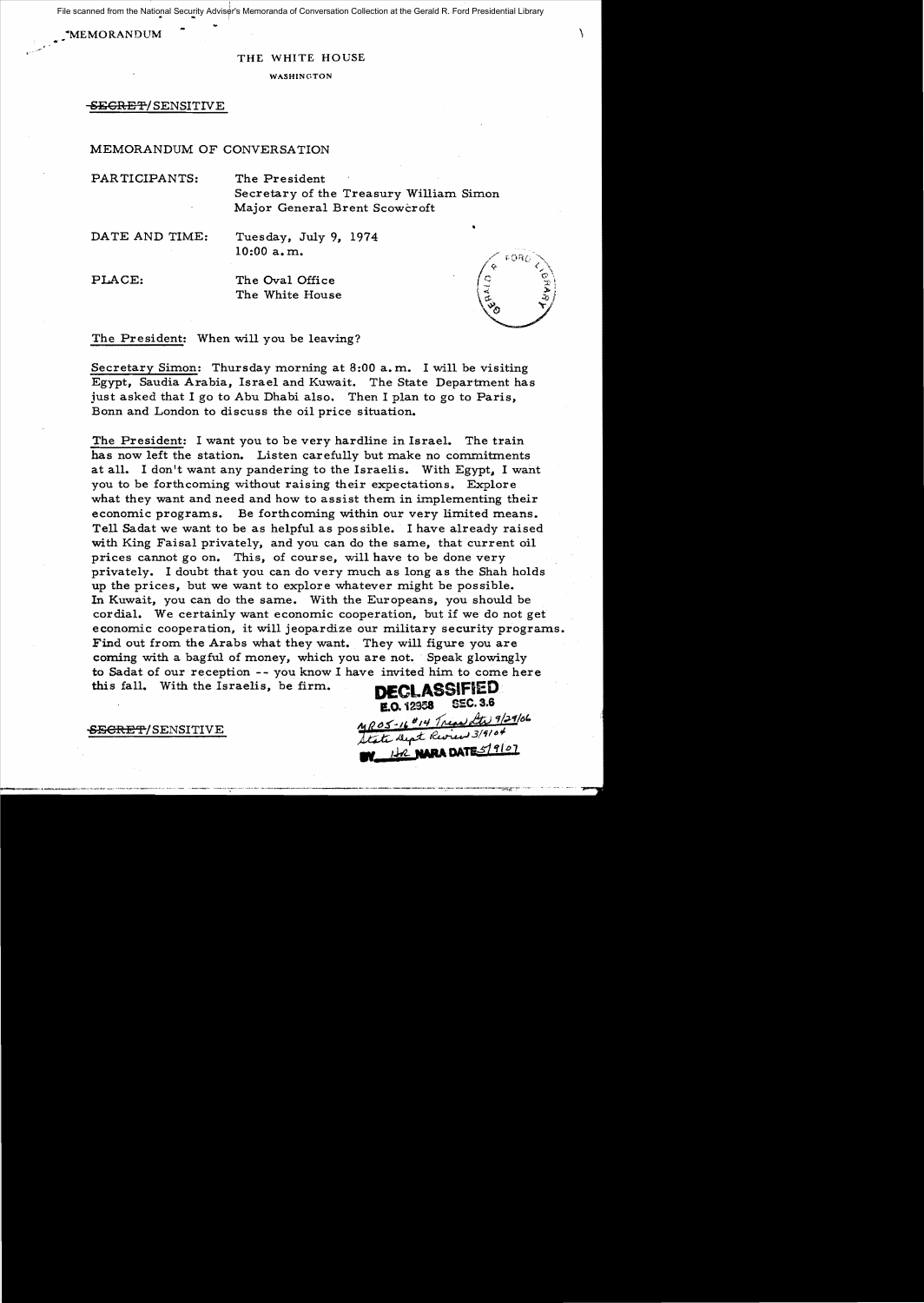### SEGRET/SENSITIVE - 2 -

·'

Secretary Simon: I had thought of discussing with the Finance Ministers and with Schmidt...

The President: You should try to see Giscard also. After all, he was a Finance Minister. You also ought to see Wilson.

Secretary Simon: Those three are tentatively on'my schedule. Schmidt, of course, is a very good friend. I want to try to ,elicit from them some cooperation -- and from the oil companies -- with respect to oil option prices. This must be done very quietly and low-key, but it is one approach to try to beat the price problem. There are other more stringent things we could do.

The President: We usually have trouble getting specifics from these people. They will all want to know what we have to offer.

Secretary Simon: From all conceivable sources, I can total out aid to about  $$1,25$  billion, provided there is adequate restructuring which takes place.

The President: The new tone with the Arabs is Arab/American friendship. We want to follow through with action programs. We haven't promised the moon, but we want to show movement.

Secretary Simon: Yamani recently spent the weekend with me. I told him that the high prices were strengthening their potential opposition **--** that the current high prices help others, not the Saudis.

The President: Sure. It gives us an incentive as well to develop alternatives. Tell them our efforts for self-sufficiency do not mean we do not care about them. The important thing now is to get prices under some control.

Secretary Simon: I would like to get some commitment from them to purchase of long- and short-term securities. That would be very helpful for our money markets.

The President: When discussing long-term Israeli assistance, fuzz it up. It is ridiculous to give \$6 billion to them and only a dribble to the Arabs, especially with the current Israeli attitude on negotiations. You, though, should stay out of this. Just reiterate that we have a

 $\sqrt{e^{-\text{pOBD}}\sum_{k=1}^{N}}$ 

# SECRET/SENSITIVE  $\begin{pmatrix} \frac{3}{4} & \frac{3}{2} \\ \frac{3}{4} & \frac{3}{2} \end{pmatrix}$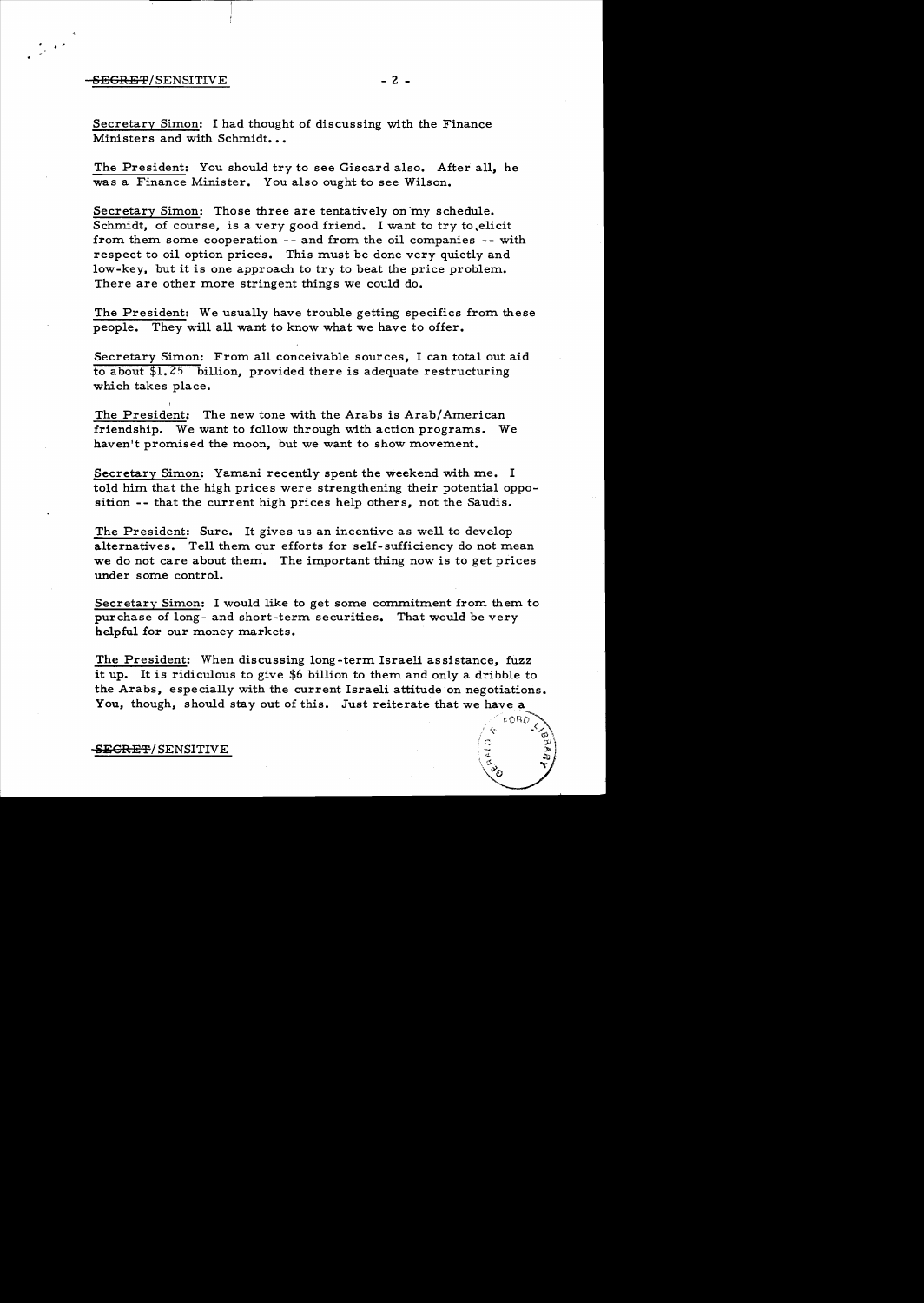# -SEGRET/SENSITIVE - 3 -

 $\rightarrow$ 

special relationship with Israel. But stay away from any figures and hardline any commitments. You can say that, of course, we are talking with the Arabs and that is also in the Israeli interest. You can tell the Arabs we are interested in the whole Arab world and are not tied solely to Israel. This oil thing is very touchy. Trying to get prices down must be done very, very privately. Do it quietly, explain our situation and the attitudes in this country. Tell them we need to move to a more healthy situation.

Secretary Simon: Is it possible to put pressure on the Shah?

The President: You are not going there.

Secretary Simon: No. We thought we would let them sweat a bit while we were discussing goodies with the Arabs.

The President: He is our best friend. Any pressure probably would have to come from me.

Secretary Simon: I wonder. He is the ringleader on oil prices, together with Venezuela. Without them, oil prices would be done.

The President: Let the Arabs know they have a friend here. The Kuwaitis, for example.

Secretary Simon: Should I informally extend to the Kuwaitis an invitation on your behalf to visit?

The President: Yes, you can do that. Say I would look forward to seeing him at a mutually convenient time.

Secretary Simon: That would be very helpful. Kuwait is a key country. If they cut production, it could be very tough. The Shah would probably follow right behind and the result could be the same as the embargo was, except that world storage is near capacity. The situation is troublesome -- there are a number of producers with a lot of money, nowhere to spend it, and the banks and financial markets are in trouble. **Oil** prices have created great instability in the international financial markets.

(The remainder of the discussion dealt with the stockmarket and Simon urging budget cuts as a means to fight inflation.)

 $\tt{SEGREF/SENSITIVE}$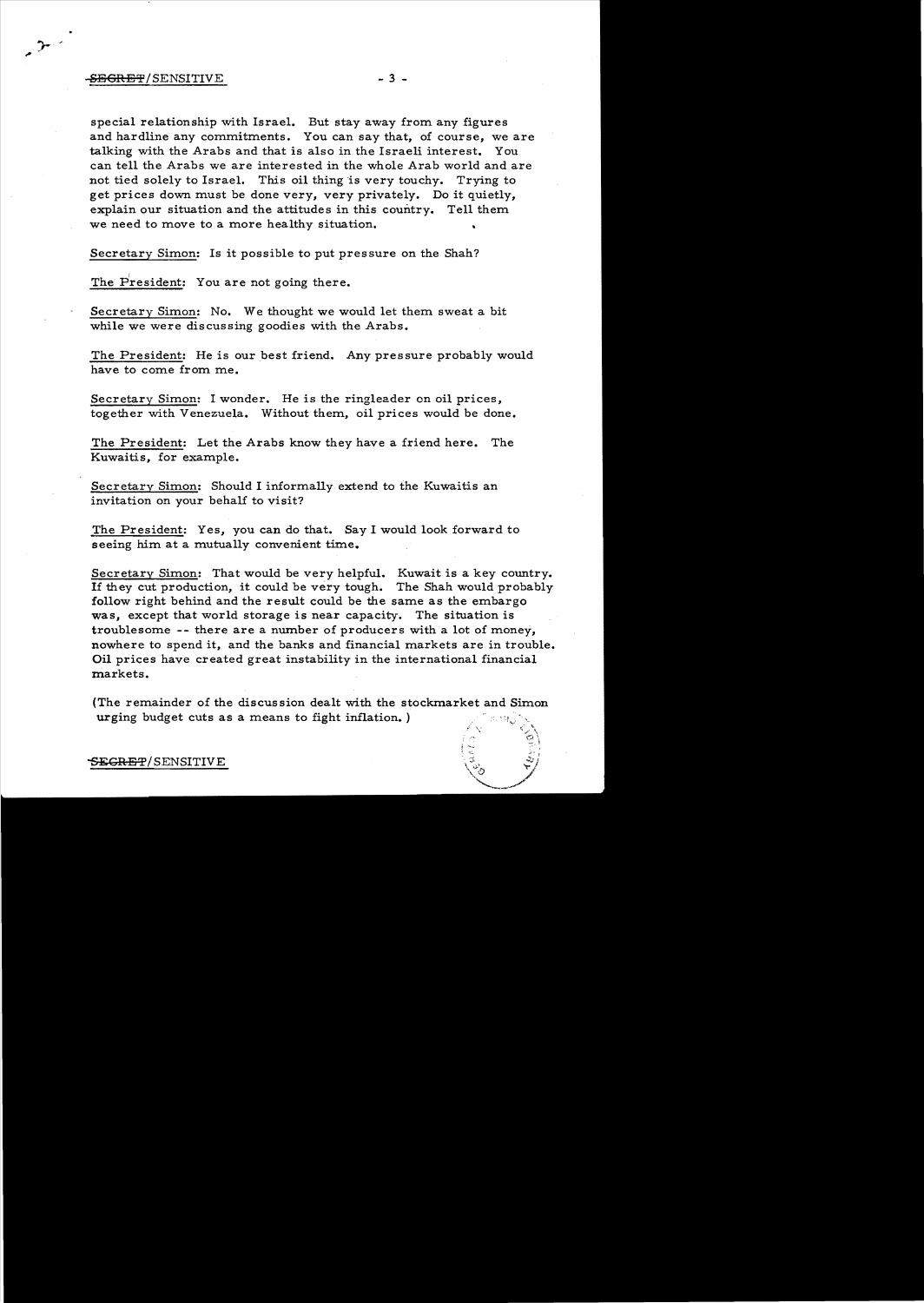$\cdot$  MEMORANDUM

Scoworth Ale 2

#### THE WHITE HOUSE

WASHINGTON

SEGRET/NODIS

MEMORANDUM OF CONVERSATION

PARTICIPANTS: President Nixon William Simon, Secretary of the Treasury Major General Brent Scowcroft, Deputy Assistant to the President for National Security Affairs DATE AND TIME: Tuesday, July 9, 1974 10:00 a. m. SUBJECT: Secretary Simon's Trip to the Middle East and Europe

The President: When do you go?

Secretary Simon: Thursday morning. I am going to the principal countries. State now wants me to go to Abu Dhabi. Then I go to France, Germany, and London on oil prices.

The President: The NSC paper is wrong on Israel. Tell them the train has left the station. Be very hard line. Listen but do nothing. I don't want any pandering to the Israelis.

With Egypt we must be forthcoming without raising expectations too high. We must explore what they want and need and how to implement their economic programs. Be forthcoming within our limited means  $\ldots$  $PI - 480.$ 

With Faisa1, I have raised it privately, and you can, that the oil prices can't go on. We want to explore what might be done, but they can do little if the Shah holds up the prices. Kuwait the same.

With the Europeans, be cordial. We want economic cooperation, but we will jeopardize our military security program if we don't get economic cooperation. Find out what they want. They will figure you are coming with a bag full of money, which you aren't.

**DECLASSifIED 1:.0.12958 S5C.3.6**   $MRS5-16$ <sup>#15</sup> Tread htr 9/29/06 SEGRET/NODIS NSC memo 11/24/98, State Sept. Duidelines **BY** He NARA DATES/1/67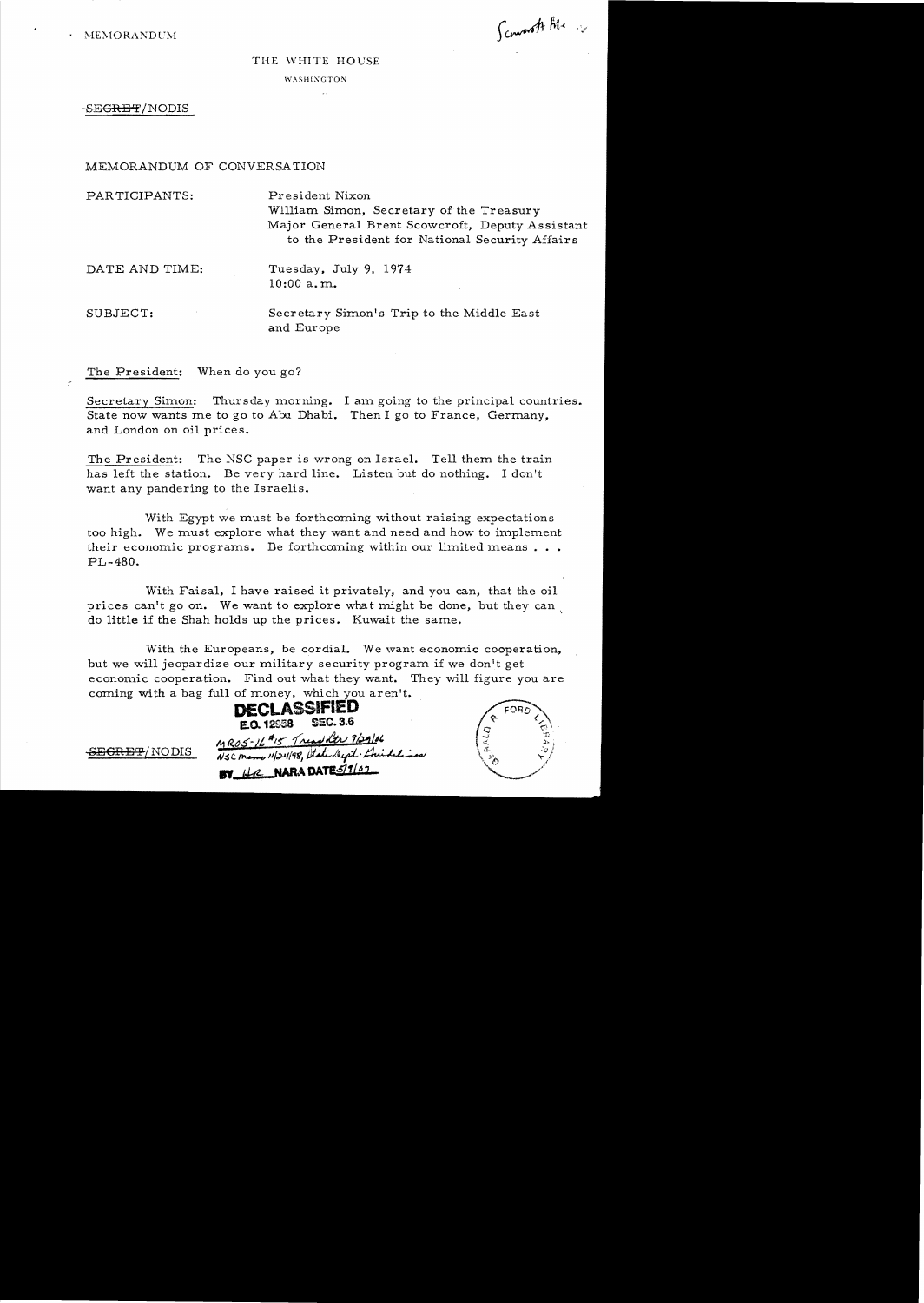# S<del>ECRET</del>/NODIS 2

Speak glowingly to Sadat of our reception. He is coming here tbis fall. With Israel be firm..

Secretary Simon: I had thought of discussing this with the Finance Minister and Schmidt. . .

The President: Try to see D'Estaing. The Secretary of State is not the only one who should he able to see him.. Also see Wilson.

Secretary Simon: Those three are tentatively on my schedule. Schmidt is a good friend. I wanted to elicit some cooperation from them and the companies with respect to the action. This is one approach -- there are other more stringent things we could do.

The President: Who are you taking?

Secretary Simon: An assistant for monetary matters. Another assistant I will leave in Saudi Arabia to work things out.

The President: We usually have trouble getting specifics from them.

Secretary Simon: I can total the aid to  $$1.25$  billion if they will restructure themselves adequately (from all sources).

The President: The new tune with the Arabs is Arab-American friendship. We haven't promised the moon but we want hard action.

Secretary Simon: Yamani spent the weekend with me. I told him they are strengthening their enemies -- the high price now helps the others, not them..

The President: It gives us incentive to develop alternatives. Tell them Project Independence doesn't mean we don't care about them, but it is important now to get prices under some control.

Secretary Simon: I will try to get a commitment from them to put their funds in long and short term securities.

The President: When you talk about long term Israeli assistance, fuzz it up. It is ridiculous to give \$6 billion to them. and then a little dribble more to the Arabs, especially with the Israeli attitude on negotiations.

### $-$ <del>OEGRET</del>/NODIS

 $\sqrt{\alpha}$  '  $\sqrt{\alpha}$ 

,  $I\subset \mathord{\hspace{1pt}\text{--}\hspace{1pt}}$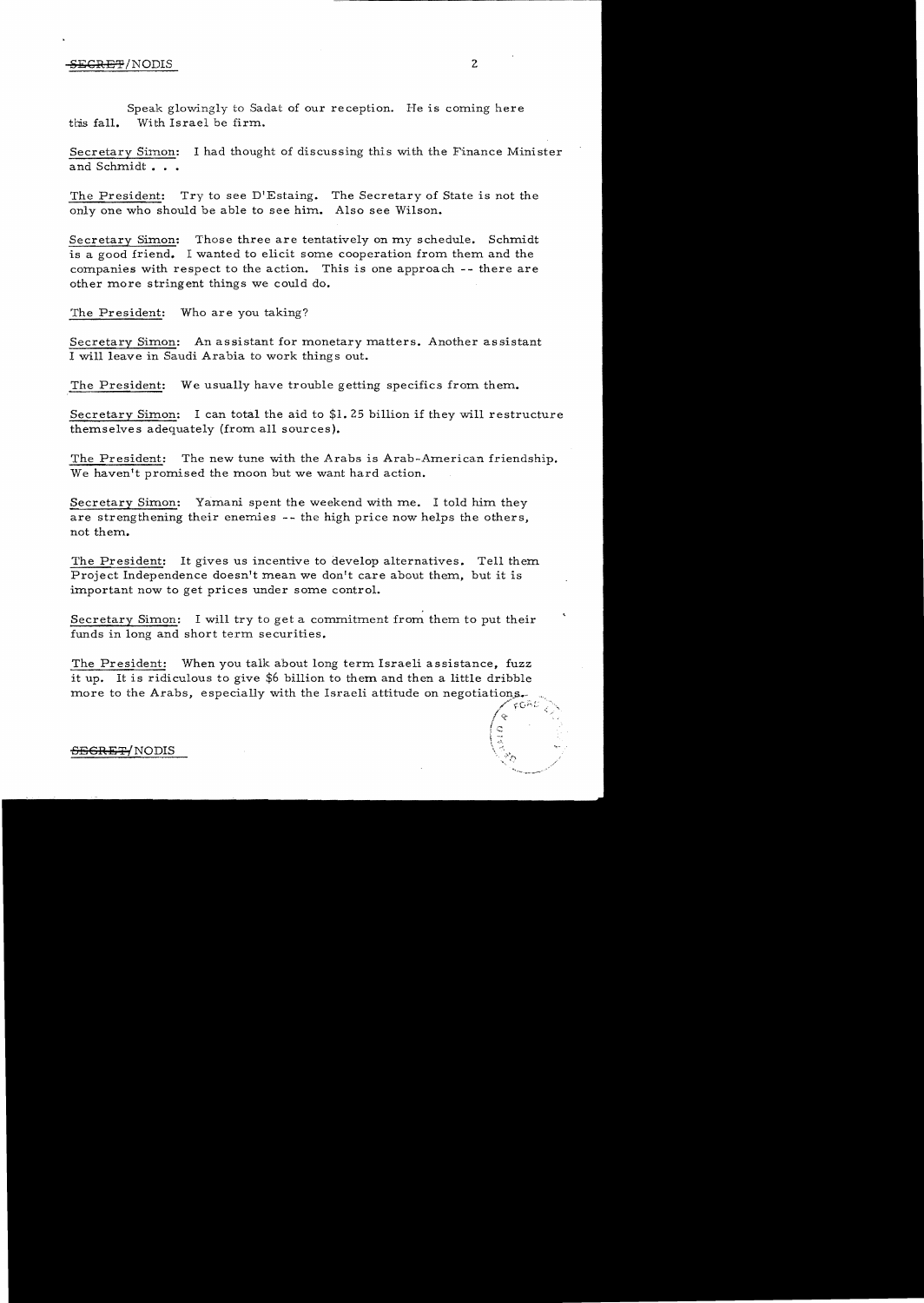You stay out of this, say we have a special relationship, but stay hard line and stay away from figures. Say that, of course, we are talking with the Arabs, but that is better for Israel too.

You are not going to Syria?

General Scowcroft: No.

The President: Tell the Arabs we are interested in the whole Arab world. we're not just tied to the Israelis. This oil thing is very touchy  $-$ -getting prices down must be done very privately. Do it quietly, explain our situation and attitudes. Tell them we need a more healthy situation.

Secretary Simon: Is it possible to put pressure on the Shah?

The President: You're not going there?

Secretary Simon: No. We thought we would let them sweat a bit while the others get the goodies.

The President: He is our best friend.

Secretary Simon: He is the ringleader on oil -- with Venezuela. Otherwise the prices would be down.

The President: Let them know they have a friend here. The Kuwaitis, for example, would be welcome.

Secretary Simon: Should I informally extend an invitation on your behalf?

The President: Yes, say I would look forward to seeing them at a mutually convenient time.

Secretary Simon: Kuwait is large. If they cut production it could be tough. The Shah could be right behind. It could be the same as an embargo except that storage is full. With all the states with money and nowhere to spend it, the banks and financial markets are in trouble.

Oil prices have created great instability in the international financial markets.

The President: How about the stock market?



-S<del>EGRET</del>/NODIS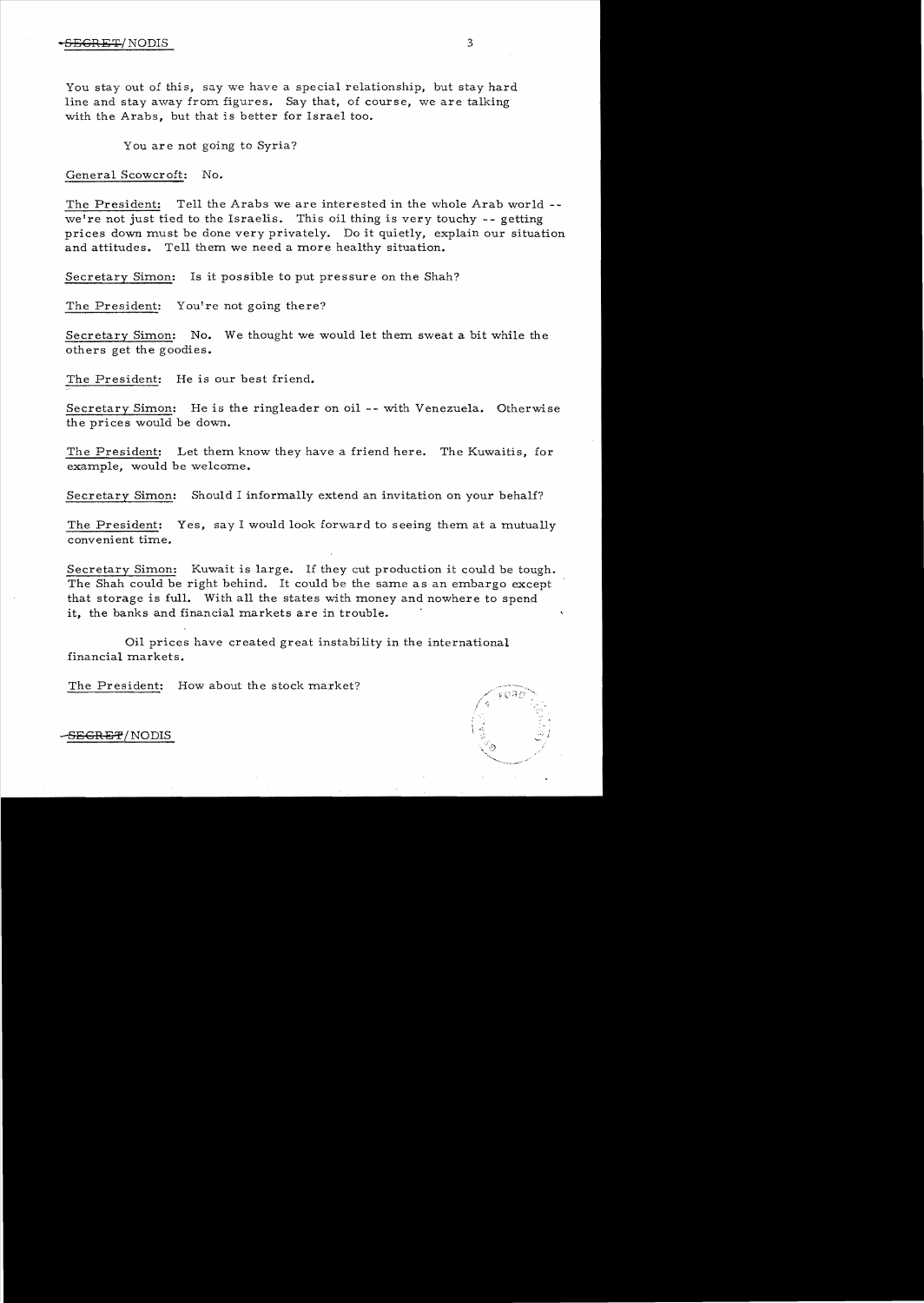# SECRET/NODIS 4

Secretary Simon: There is fear borrowing going on.

The President: Why?

Secretary Simon: They are afraid of future inconvertibility moves and interest hikes. I talked to Lasker last night. The financial markets are close to panic. There are major corporations which are unable to borrow.

The President: What's the answer?

Secretary Simon: Mine is the same -- fiscal policy. Demand restraint. Taxes cut.

The President: You shouldn't even talk taxes.

Secretary Simon: I am sure the budget is a fight. Social Security is growing at a horrendous rate. With this size budget we can find swings. Take \$5 billion out of Social Security. Send a bill up, say government spending has gone on long enough. Send up five bills like that. The slippage in the budget is about \$10 billion, so we may be looking at \$315 rather than \$305. It is getting very serious and now is the time to say this is it. And it is popular -- it helped Giscard and Schmidt to win.

The President: I don't mind sending up cuts.

Secretary Simon: If you sent up nine or eleven cuts and let us go up to fight for them, at least you will have tried. The alternative is inflation a tax on us all. In the last five years 65% of the budget is welfare. And the benefits compound each year. It wouldn't be easy.



<del>RET</del>/NODIS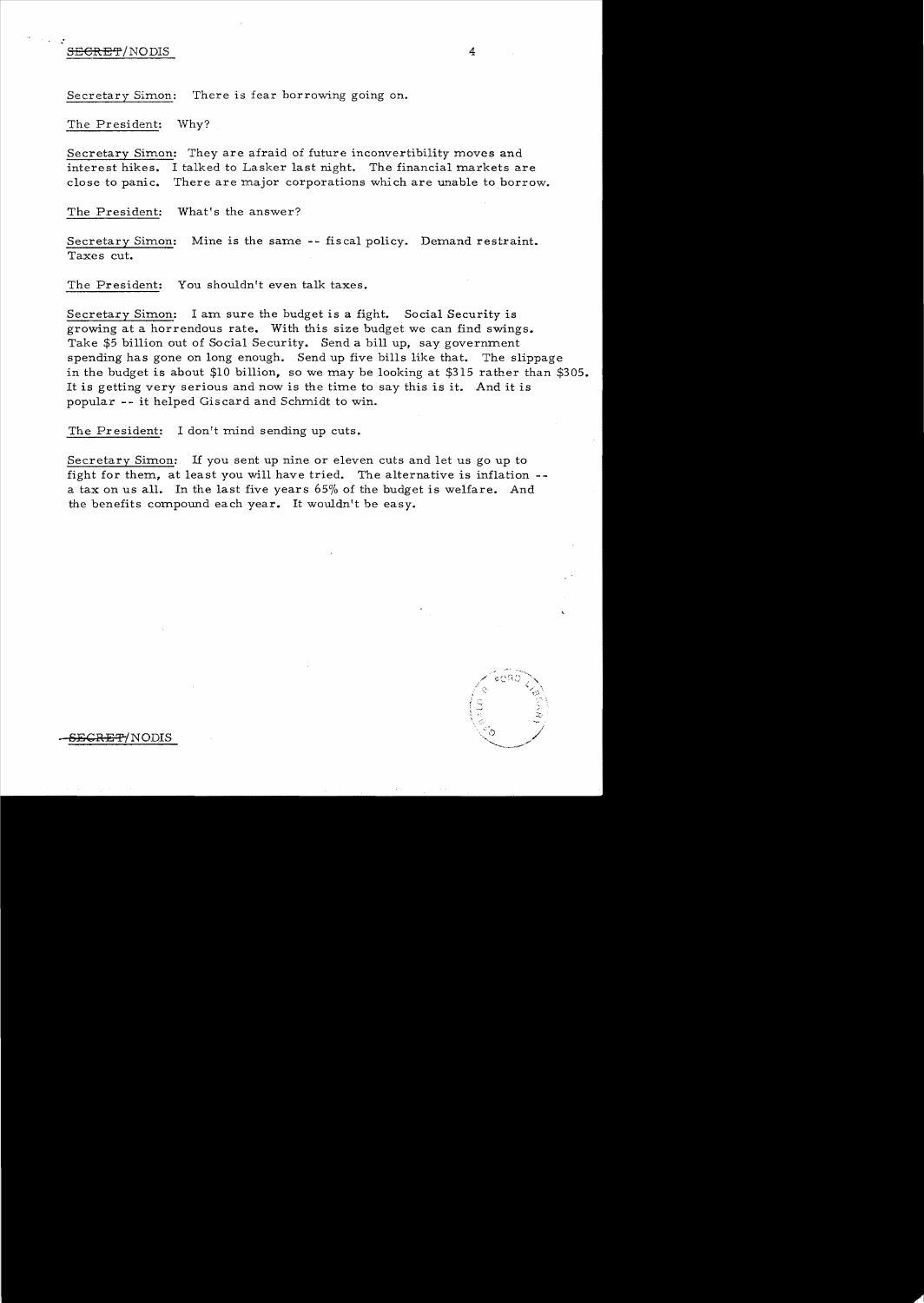Pres/Simon<br>9 July 74 1000

P Whom go 5 Thoms AM, 2505 - - - Stito 100 ind price P NS = pope is mong on town le T imm has<br>lefte station. Be very hard love button but<br>des worton, Dorit want any ponting to Ce) E le poetrement essex mois espectat Sudat W/ Farial, I have init je motte a gar com Knowant - 1 malce/ Enra, becaused, becamet room est, but we will jeep, on multing Serventy prop if we don't get a con-<br>any Emillot what they comet.<br>They will fayered you come of a Condette filme of dernier unions P Try to sure D'Estoin, Subtite not une par  $LSL_{2n+1}$ S. There 3 are Containely on my schedule **DECLASSIFIE** E.O. 12958 SEC. 3.8 A D D A D A BY H2 NARA DATE 5/1/07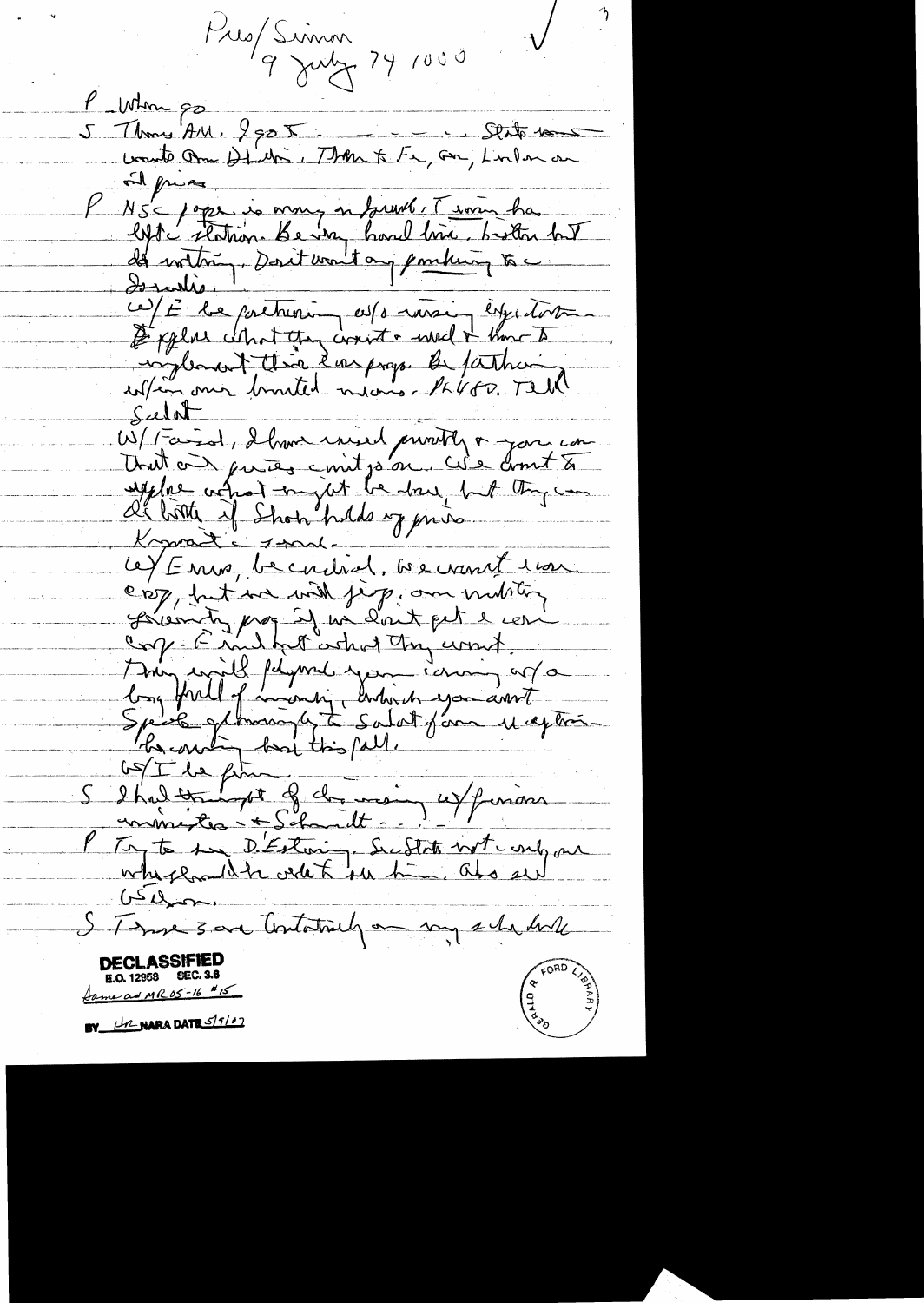S Schmitt a parl fried : liventil +<br>elisit some conformation + componers<br>uspromh - thrown other man strugged I with todo<br>S Good for monter, Good for J<br>1 We would have touch thing out of who take 5 Sig total and H 1.25 live if they will restortant algentity (formallonnes) P Tes com-time of deposit dank - mo parabitiq. We hundred francs del mon 5 Yammi spirit unikend en mais 2 Tattol get puilt mile some leasted challter to get control to lay + shit Why wantalk clast lay ton I and forze a sy. It is little diffile.<br>To give 6 hits than + the little diffile.<br>undown to anoto, by we I within in<br>any distribution of the man from prime to design that stay hand lines or away from prime to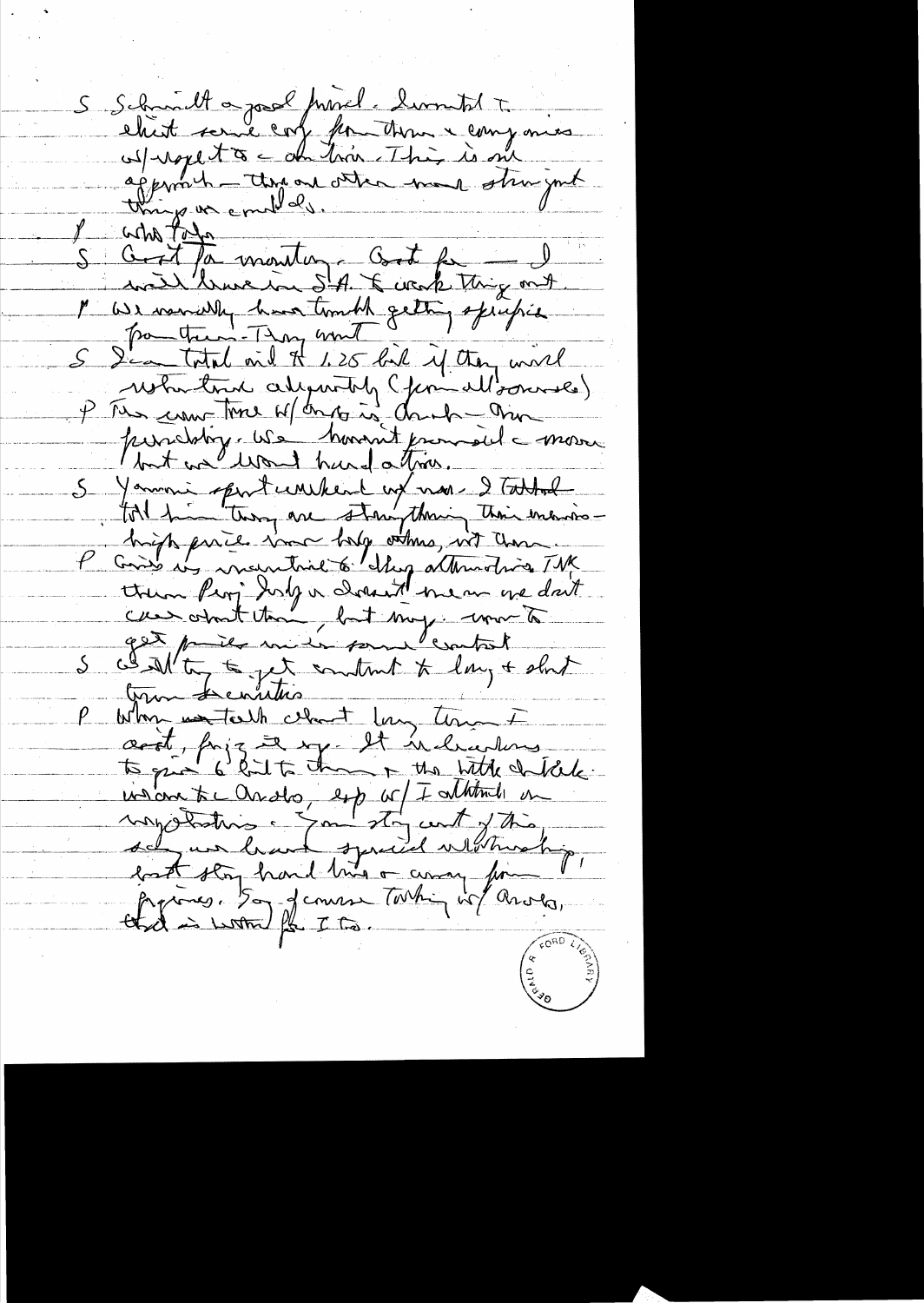P you not juin 8 syries ? P Tell and us intratal in white and watchnot just télet. I Ont this is my tom bygette pries low word in donc any to the form of the district of the same function. 5 M, wechangts mundel let them sment on loit while others get gadrie S 11 = minimum au oît - w/ Vineguale. P fit trou kim try heure prent here. S Stall I informally x That were to the most of It could be some as emborigo except Hrage is full, Olle Arts vil moinent On friends could growth reductions of me